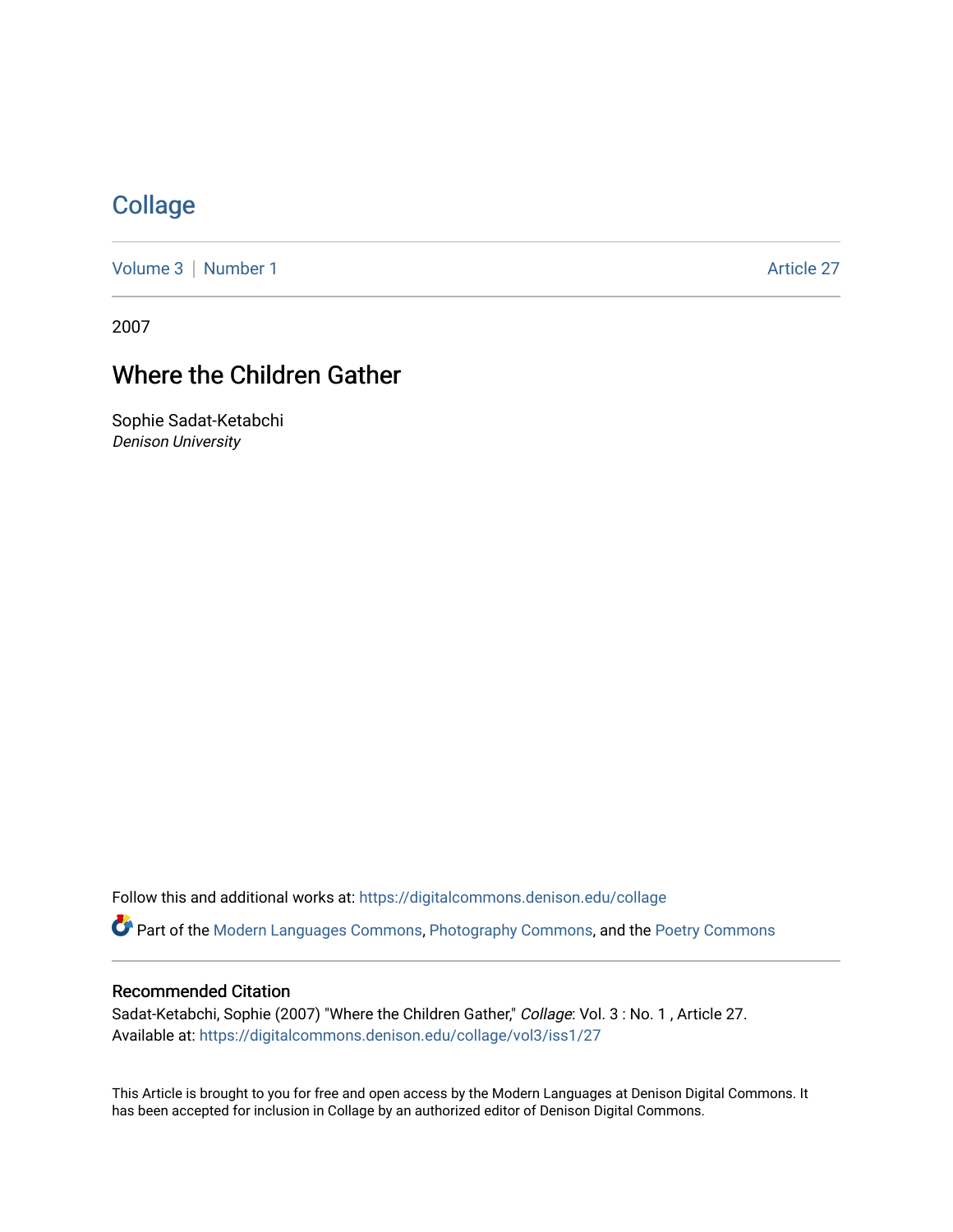## *Where the Children Gather* **Sophie Sadat-Ketabchi**

Every morning at the same time, all of the unassuming, brown, dirty children gather at the large, wooden gate. A visitor pounds the large steel knocker. The enormous door is a portal, an opening to a secret palace filled with efficient little children, orphaned and trying their hardest to adore every day and prosper within the fresh community.

It was I one morning, months ago, who lifted that large steel knocker, letting its heaviness fall loudly against the corroding wood. One of the older boys, peering through an empty space between the planks wanted to know who I was. My face was unfamiliar to his bottomless brown eyes.

"¿Quien es, quien es?" echoed like a thousand tiny voices. My Spanish faltered, not because of a lack of understanding, but because my nerves were creating knots in my head, tangling my thoughts. My desire to enter and belong here drew me in closer, closer.

"Me llamo Sofia y estoy aquí como un voluntario." All of the little voices giggled with excitement. I glanced around, continuing to filter my surroundings through a cultural sift as I had done on the forty-minute journey over. "*Casa Hogar*," read a large, hand painted sign. The primary colors were chipping, leaving almost nothing, and the sign showed years and years of attempted livelihood. It took some time for the wooden door to fold open, but when it did, it opened very slowly. There stood what seemed like a thousand children. The number probably came closer to two hundred. Four hundred pairs of eyes fixed on me. Their skin, the color of softened leather, or wrinkled bark, the color of Quechua descent, filled the space. Their fingers, dirty from breakfast and from the rubble that lay scattered around the bare courtyard, lifted all at once with miniature attempts at welcoming hand waves.

- - -

The orphanage was one of only two in the Peruvian land that had managed to acquire some sort of government funding. The children living in the many bare and square bedrooms were called orphans, but were more often products of poverty, abuse or overly large Peruvian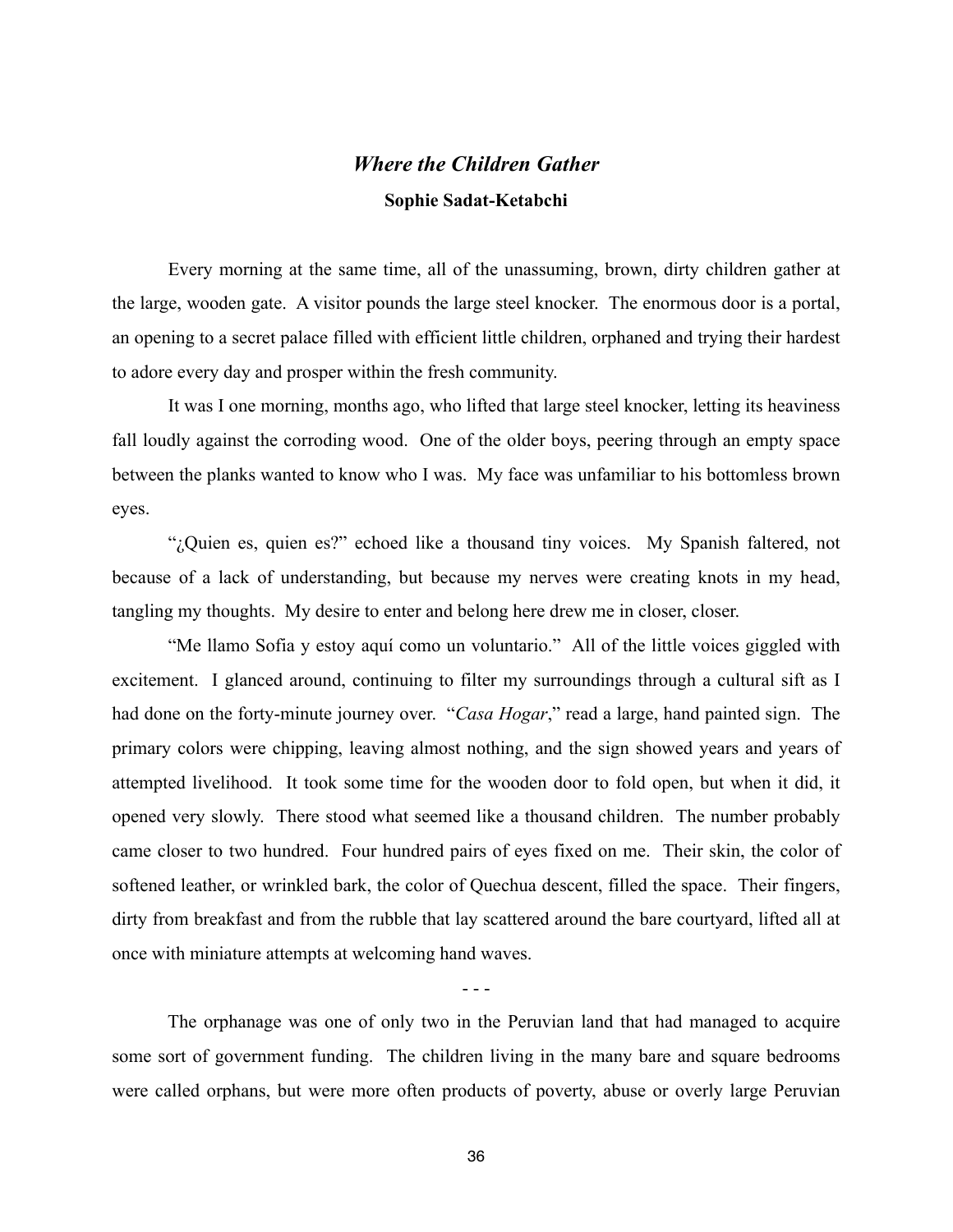families. The majority had family, and plenty of it. Whether the family would ever want them back or be able to support the children was the real issue.

The large building consisted of three stories. The first story was home to two large cafeterias with splintered wooden benches, bare kitchenware and half as many scratched metal utensils as there were children. There was a bakery with which I would become intimately acquainted. The bakery had one large island table, very high windows, a mixing machine twice my size and three large brick burning ovens. The other rooms on the first floor belonged to the administration. At the center of the building was a corridor covered in native murals. Walking through the corridor felt like walking into a historical convent with dark, damp insides and walls that bounced what you said right back at you. The bright colors tried so hard to make everything better. The colors seemed to release stifled screams for better food, better education and more love for the children. The offices of the administration were bare. There were desks, of course, and elementary finger paintings on the wall, but things seemed scarce, third-world.

The administrators themselves (there were three) were like stoic mothers who led monotonous lives. I could tell there had once been fire, deep love and caring for these children, the years had hardened them. One administrator came maybe once a week and the children celebrated like Christmas each and every time. He was always smiling, with a hopeful air and usually brought treats. He was a healthy man with clean, dark skin, but his life, like the other administrators,' was free from the orphanage. Of all of us, he had the most hope.

There were many rooms and residences on the other two floors. The boys' quarter was on the right side of the building, the part that curved into an L shape, and the girls' quarter was in the main run of the building, the part that faced the empty playground and the ugly, half rotten rows of plantain and banana trees. Each room held ten to twenty bunk beds. Each bunk bed was covered with burned and tattered sheets; half had extra blankets and half of those had pillows, but not pillow cases. The bed spreads were pathetic, but the little children adored their beds. Lucky children received donated sheets from the volunteers depicting American Disney princesses dressed in pink, which by this time were ultra faded.

Attached to each living space was a bathing area. The bathing areas were reminiscent of cow troughs, filthy and communal. There were no showers, just plastic buckets and sponges, the

37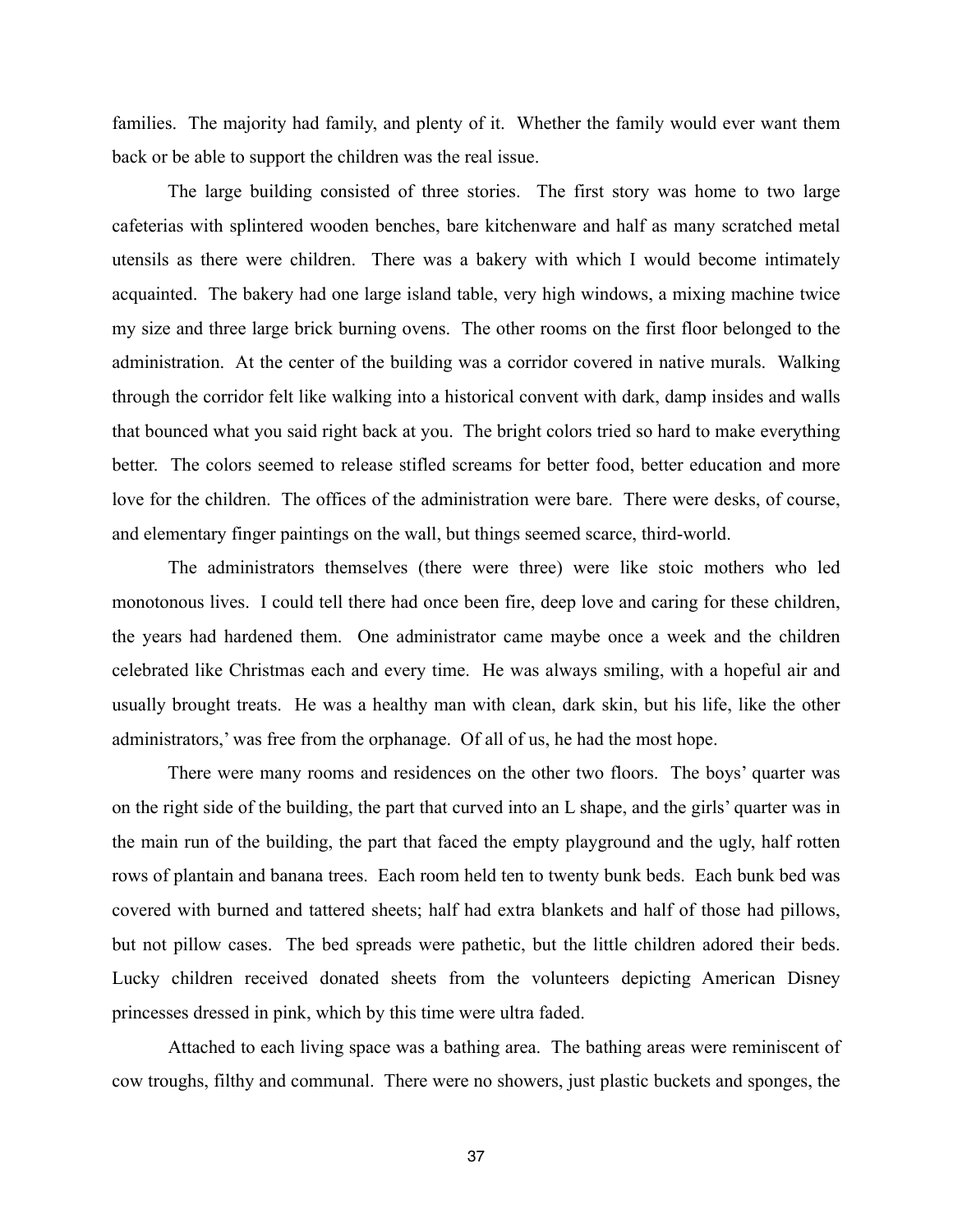sort that we would use to wash our cars. These were for the children. On the third floor, there were two sewing rooms each with four sewing machines. The sewing rooms were right in the middle of the girls' sleeping rooms, and access to them was very easy.

None of the rooms were well lit and they barely any had windows. They looked like outfitted caves. A balcony, in similar fashion to the balconies at cheap motels, ran along the backside of the top two floors. The view from the balcony could have been beautiful if the dust and fog, constantly suspended in the heat, were not in the way.

As far as I could measure, the orphanage had a substantial amount of surrounding property. Within the bare, cement courtyard was a pseudo-soccer field. The field, however, was not a field, but rather a short, hard driveway with etched lines to determine where the children could stand and where they could make goals. Grass grew where it wanted to in the courtyard, but it appeared weakly and sporadically. This main area lay just inside the large, wooden gate and right in front of the two cafeterias, the bakery and the girl's sleeping rooms.

Around the other side, where the boys lived, the grass was thicker, not bright or happy or green by any means, just plentiful. There were rusty cages for a few animals, like one large, brown boar and many skinny cows and goats. I assumed there would be chickens as well, but I never saw any. The children didn't understand what I meant when I flapped my arms and elbows hopelessly about my body, having forgotten the Spanish word for chicken. There was also a balding peacock.

Beyond the caged animals and the bare courtyard, were the lines and lines of plantain and banana trees that could be seen from the top balcony. On days when I needed to grab a free moment from the screaming, smiling, dirty children, I would sneak out of the cafeteria, walk briskly across the courtyard, and push myself into the canopy of trees. These days were the hardest, the days on which I felt the guiltiest. I could escape, and, eventually, I would be able to leave. The tree trunks were skinny, the leaves frail, dry and contorted. My walk wasn't at all alluring, just as none of the Pica Piedra town was, but the vitality of the trees and their sense of being needed, really being needed, was so exotic and clever to me.

- - -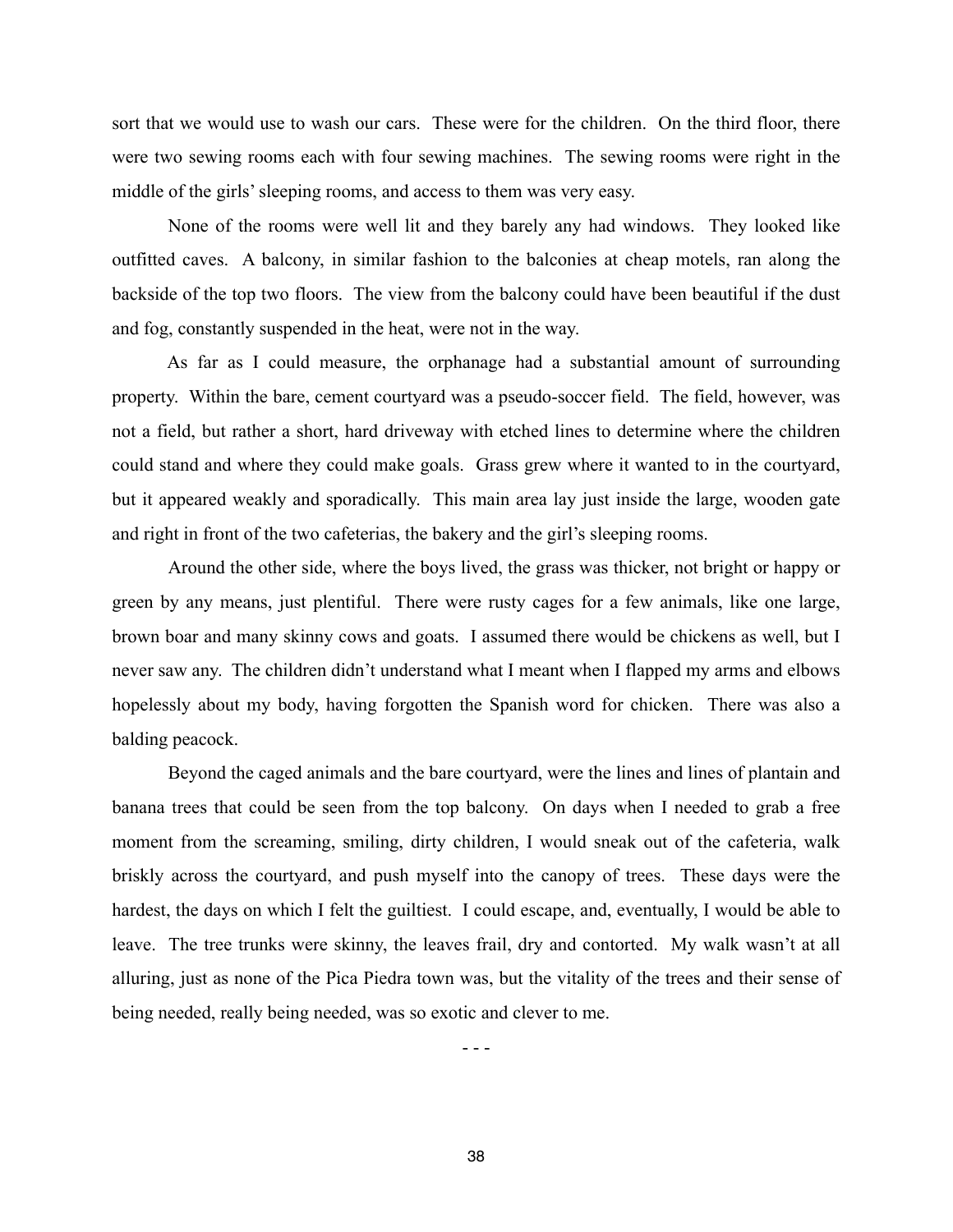The bell rang for desayuno and all of the little bodies scuttled into the dining rooms, sitting their miniature bottoms on the decaying wooden benches. I wanted to improve my Spanish, so selfishly, I wandered over to the table of pre-teen boys. I figured they'd chat with me and force me to pull the vocabulary out of its hiding place in my memory.

"¿Quien eres? ¿De donde vienes? ¿Y porque? ¿Y cuantos años tienen? ¿Qué vas a hacer? *¿Dónde vives?*" they asked, the questions coming like rapid fire.

The questions were like rockets. My language was awfully simple and American and all at once, the table of boys dropped their bread loaves, snapped back their heads, and laughed like pompous little business men.

"No te preocupas, señorita" said a shy, presentable one. He had stopped his laughter upon seeing the look of uncultured horror that had filled the freckles in my face. "Ellos necesitan un poquita de risa de vez en cuando. Este lugar es tan oscuro."

The boy looked to be about fourteen, probably one of the oldest of the group. His jeans were washed in the fashion of the early 90's, speckled white. They looked cheap. The neck around his t-shirt was so stretched that it looked as if someone had dragged him by that ribbing. He wore a baseball hat that was a funny color purple and his hair, damp or greasy (I wasn't sure), stuck out from underneath like hay from a scarecrow. His skin was smooth, but scarred, like the texture of crushed velvet when you run your fingers the wrong way over it. At fourteen, he was handsome, and his jaw line marked the potential to be very, very attractive.

"¿Puedes ayudarnos en la panadería? Necesitamos hornear todo el pan para mañana." "You have to do what," I replied, flustered by my how hard it was to remember Spanish. He looked confused. I tried in Spanish, "Necesitas hacer que?"

Salvador explained to me how he and two of the other boys at the breakfast table were responsible for baking the entire day's bread supply. They would bake all morning so that the orphanage could eat the following day. I thought, "Salvador was smart." He knew I wanted to improve my Spanish; he wanted extra help in the bakery so he would have more time to kick the soccer ball around on the crumbling tarmac. The other two boys were called Henry and Carlos. Carlos was older than Salvador, but his skin was much lighter, his face rounder and gentler, and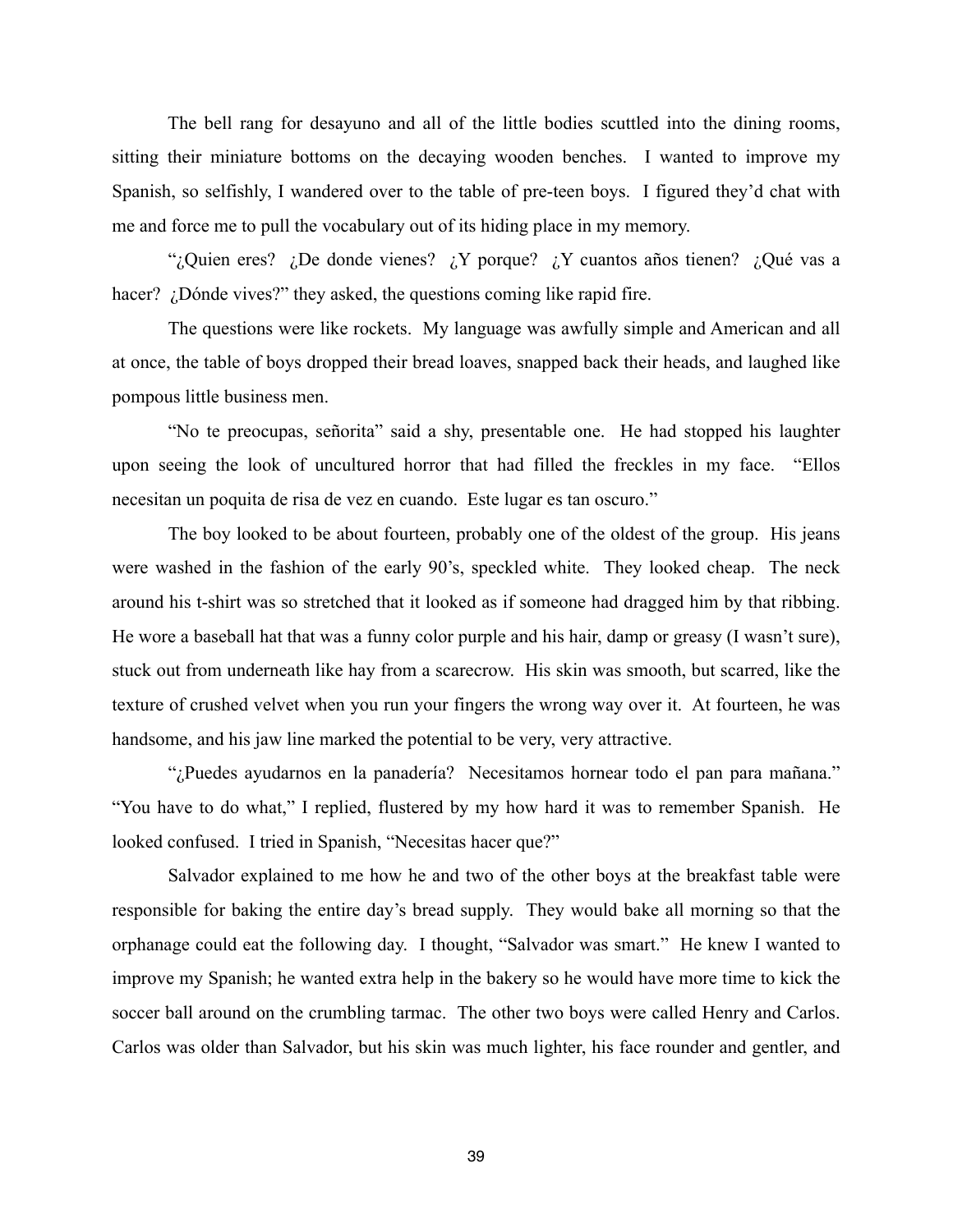he never asserted himself in the same manner as Salvador. Henry was just a little child and followed the other two.

We baked two sorts of bread every morning; one kind of dough was traditional and the other one was infused with plantains from the outside rows. Henry was a diligent worker. He showed me all of the different ways to roll dough. We made buns, croissant-like pastries, and braided loaves; it was quite sophisticated. Salvador spent most of the mornings showing off, but all three of the boys managed to find time to tease me and every one of my pathetically twisted bread pieces. When the first batch came out of the oven, little Salvador coveted a few for me. He said "Estos son para ahora, y los otros para mas tarde cuando te sales," like a grown father or brother worrying that I wouldn't have anything to eat later that evening. The bread, simple but delicious, would become my morning staple. I never greedily took any for myself though; I always waited for Salvador's approval. The bread loaves were something he was proud of; he felt accomplished in giving them to me, and delighted proudly in my enjoyment.

I spent almost three weeks doing exactly what I had done that first day: knocking on the large gate, waiting for entrance and acceptance, surveying the land; lastly, helping to feed an entire orphanage, while guiltily enjoying little tastes of something so mundane yet so indicative of misfortune.

- - -

It was the Thursday of that third week when I started to realize what *Casa Hogar* was all about. The boys and I were on our third round of dough when the kitchen door fumbled open. The door was heavy, like steel, but a totally different weight compared to the main door of the orphanage. There in the doorway stood two of the ever-absent administrators. I jumped a little on my feet, attempting to imbue my task with intention. My Spanish faltered as it had the first day I had arrived at the orphanage.

"Hola, Señoritas. ¿Como estas? Los chicos y yo estuvieron casi listos para traer el pan a la cafetería," I claimed. In a heavily weighted accent, one of the two women responded.

"No te preocupas – Don't worry, we are not here to check on "el pan." We're sure you're doing just a fine job – our chicos are so dedicated and good about this." My body swayed a little from front to back, just within the boundaries of trepidation.